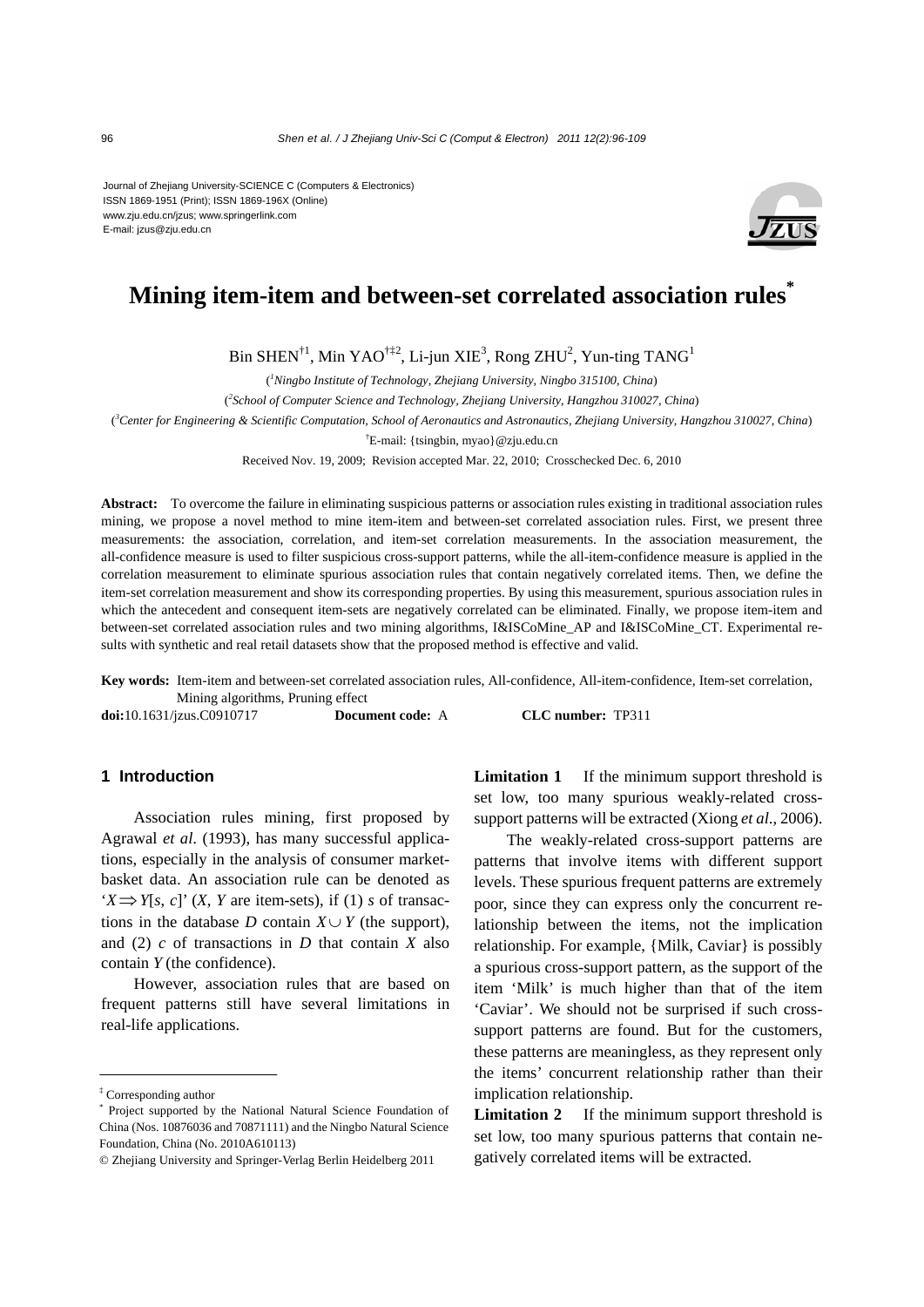These spurious patterns can also express only the concurrent relationship. Customers are inclined to buy the baskets where the items are positively correlated with each other. For example, if we mine a certain transaction database with a low minimum support threshold (e.g., 1%), we may find the following spurious frequent pattern: {Dell Computer, Legend Computer, Office Software} [*s*=1.5%] (*s* is the support), which contains two negatively correlated items, i.e., 'Dell Computer' and 'Legend Computer'. Based on the high supports of the item-item positively correlated sub-itemsets {Dell Computer, Office Software} [*s*=30%] and {Legend Computer, Office Software} [*s*=39%], we are not surprised that frequent patterns containing negatively correlated items are generated, e.g., {Dell Computer, Legend Computer, Office Software}. But these are misleading to the users. If we apply this rule and establish a bundling selling promotion that contains {Dell Computer, Legend Computer, Office Software}, customers will not pay much attention to it, since the promotion contains two replaceable negatively correlated items: 'Dell Computer' and 'Legend Computer'.

**Limitation 3** The selling of the rule consequent item-set may not be promoted by that of the rule antecedent item-set.

If we apply the association rules whose antecedent and consequent item-sets are negatively correlated, the selling of the antecedent item-set may not promote that of the consequent item-set, and may even bring about an unexpected loss in sales of the consequent item-set. For example, consider a certain transaction database in which *P*(Coffee)=50%, *P*(Coffee, Tea)=5%, and *P*(Coffee|Tea)=25%. If we mine this database by setting the minimum support threshold at 2%, and obtain a frequent pattern: {Coffee, Tea} [ $s=5\%$ ], then we obtain the rule 'Tea $\Rightarrow$ Coffee  $[s=5\%, c=25\%]$ . That is, the prior and posterior probabilities of the selling of 'Coffee' are 50% and 25%, respectively. Therefore, if this rule is applied, an unexpected loss will be made in the selling of 'Coffee' by easily misleading the customers.

Existing methods cannot overcome the above three limitations completely. Xiong *et al*. (2006) proposed the *h*-confidence-based hyperclique pattern and its mining algorithm. Lee *et al*. (2003) presented the all-confident patterns, and Kim *et al*. (2004) put forward the confidence-closed correlated patterns.

These patterns can filter only the spurious patterns in Limitation 1 and cannot overcome Limitations 2 and 3. The corr-confidence-based associated and correlated patterns (Zhou *et al*., 2006a) can ensure that the pattern *X* contains two positively correlated subsets, but it cannot guarantee that the pattern is positively item-item correlated. Zhou *et al*. (2006b) proposed mutually and positively correlated patterns, which can eliminate the spurious frequent patterns of Limitation 2. But its definition in relation to the correlation is too strong; i.e., it will filter many frequent patterns that are positively item-item correlated, but in which their subsets are not all positively correlated. In our previous work (Shen and Yao, 2009a), we presented a new correlation measurement (i.e., all-item-confidence *L*), and proposed a method to mine the associated and item-item correlated frequent patterns, which can completely eliminate spurious crosssupport patterns and patterns containing negatively correlated items. But if we use the proposed patterns to generate the association rules directly, the problem mentioned in Limitation 3 will still exist.

To overcome all three limitations, we propose a new method to mine the item-item and between-set correlated association rules. The mining process for the item-item and between-set correlated association rules includes two steps. First, to mine the associated and item-item correlated frequent patterns, we choose the all-confidence as the association measurement and the all-item-confidence as the correlation measurement. We then use the item-set correlation measurement to test the correlation between the rule antecedent and rule consequent item-sets, when we apply these patterns to generate the rules.

This paper extends our previous work (Shen and Yao, 2009a) to mining item-item and between-set correlated association rules and makes the following contributions: First, we clearly spell out various spurious frequent patterns or association rules that might be involved in current association rules mining. Also, we provide a solution to eliminating these spurious patterns or association rules. Second, we introduce all-item-confidence and make comparisons between all-item-confidence and other interestingness measures. Third, we introduce the item-set correlation measurement and discuss its corresponding properties. Also, we give the definition of the item-item and between-set correlated association rules and an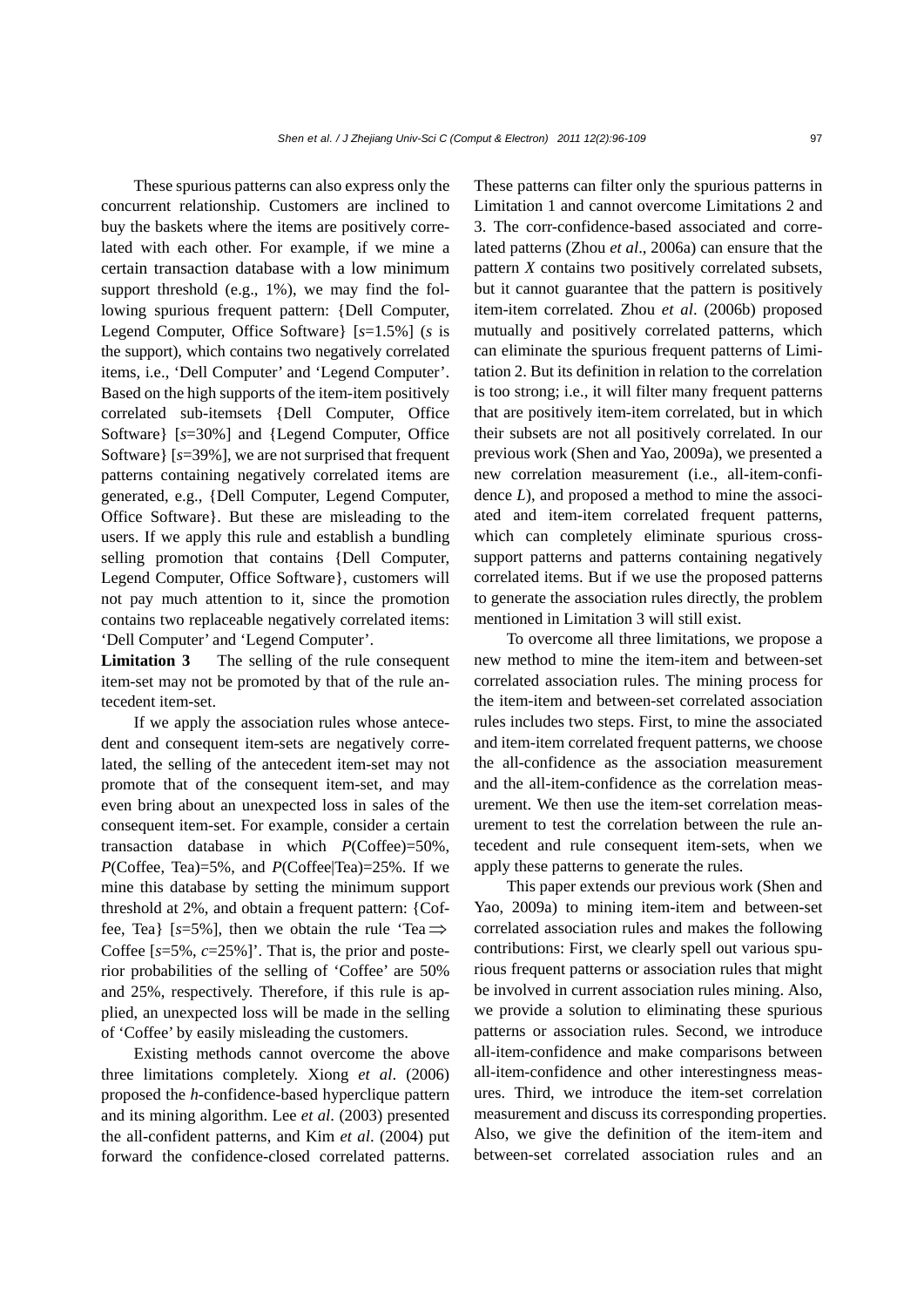illustrative example. Finally, we refine our algorithms that are used to discover item-item and between-set correlated association rules. Experimental results show that the proposed method can complete the mining task efficiently. In addition, we demonstrate the pruning effect of the measurements.

## **2 Related works**

Association rules, originally introduced by Agrawal *et al*. (1993), and the support-confidence framework used to mine them, have been studied extensively (Han *et al*., 2004; Palshikar *et al*., 2007; Shen and Yao, 2009b; Shen *et al*., 2010). They are intended to capture potential and meaningful implications between antecedents and consequents.

A series of studies has been carried out with the aim of mining various patterns or association rules, including cyclic association rules (Ozden *et al*., 1998), inter-transaction rules (Lu *et al*., 1998), episode rules (Qin and Hwang, 2004), dynamic association rules (Shen and Yao, 2009b; Shen *et al*., 2010), and heavy item-sets (Palshikar *et al*., 2007).

Unfortunately, support-confidence framework based association rules mining tends to generate a large number of meaningless, redundant, or misleading patterns or association rules, as discussed in Section 1. To solve this problem, several studies have focused on mining interestingness measures based patterns or association rules. They focus mainly on the following two research directions:

Some studies discussed the interestingness measurements for patterns or association rules mining (Tan *et al*., 2002; Omiecinski, 2003; Xiong *et al*., 2006; Hahsler and Hornik, 2007; Kenett and Salini, 2008a; Lenca *et al*., 2008). For example, Omiecinski (2003) proposed three alternative interest measures: any-confidence, all-confidence, and bond. Xiong *et al*. (2006) independently defined a metric called *h*-confidence, which is equivalent to the all-confidence measure. Hahsler and Hornik (2007) developed two probabilistic framework based interest measures: hyper-lift and hyper-confidence. Kenett and Salini (2008a) put forward relative linkage disequilibrium, which is powerful in its intuitive visual interpretation. These interest measures have their own virtues and are suited to different applications. Although many

different measures of interestingness have been proposed for association rules, none has yet been accepted widely. The need to select the right measure for a given application domain has been recognized by some researchers (Tan *et al*., 2002; Lenca *et al*., 2008). Tan *et al*. (2002) discussed how to choose suitable interestingness measures for various applications. Lenca *et al*. (2008) presented eight properties for evaluating the measures, and provided a multiple criteria decision aid approach. This approach can be seen as an alternative to that of Tan *et al*. (2002).

Some studies adopted different interestingness measures to mine various correlated patterns or association rules (Brin *et al*., 1997; Kim *et al*., 2004; Xiong *et al*., 2006; Zhou *et al*., 2006a; 2006b; 2006c). Brin *et al*. (1997) used the measure of interest and the chi-squared test to validate the correlations of patterns, and proposed a corresponding mining algorithm. Xiong *et al*. (2006) adopted a support measure and *h*-confidence measure to mine highly-correlated association patterns called hyperclique patterns. Zhou *et al*. (2006a; 2006b; 2006c) mined both associated and correlated patterns or rules, and applied support measure, corr-confidence, and all-confidence to the mining process. To reduce the number of correlated patterns produced without information loss, Kim *et al*. (2004) proposed confidence-closed correlated patterns mining. Confidence-closed correlated patterns should satisfy both the minimal support and minimal all-confidence thresholds, and have no proper superset with the same support and the same all-confidence. These correlated patterns or association rules have their own features and are suited to different application domains.

In association rules mining, spurious patterns or association rules can be seen as outliers. The users would like to list association rules implying an implication relationship but not a concurrent relationship. Thus, the work can be considered in the general context of outliers, causality, and interactions. In the data mining literature, some studies have considered these issues. Zhang *et al*. (2006; 2009) focused on identifying a kind of outlier called bridging rules between conceptual clusters. This kind of rule represents interactions that look like bridges linking different clusters, and is useful in many domains such as criminal detection and biological grafting. Causality has been considered in the statistical literature using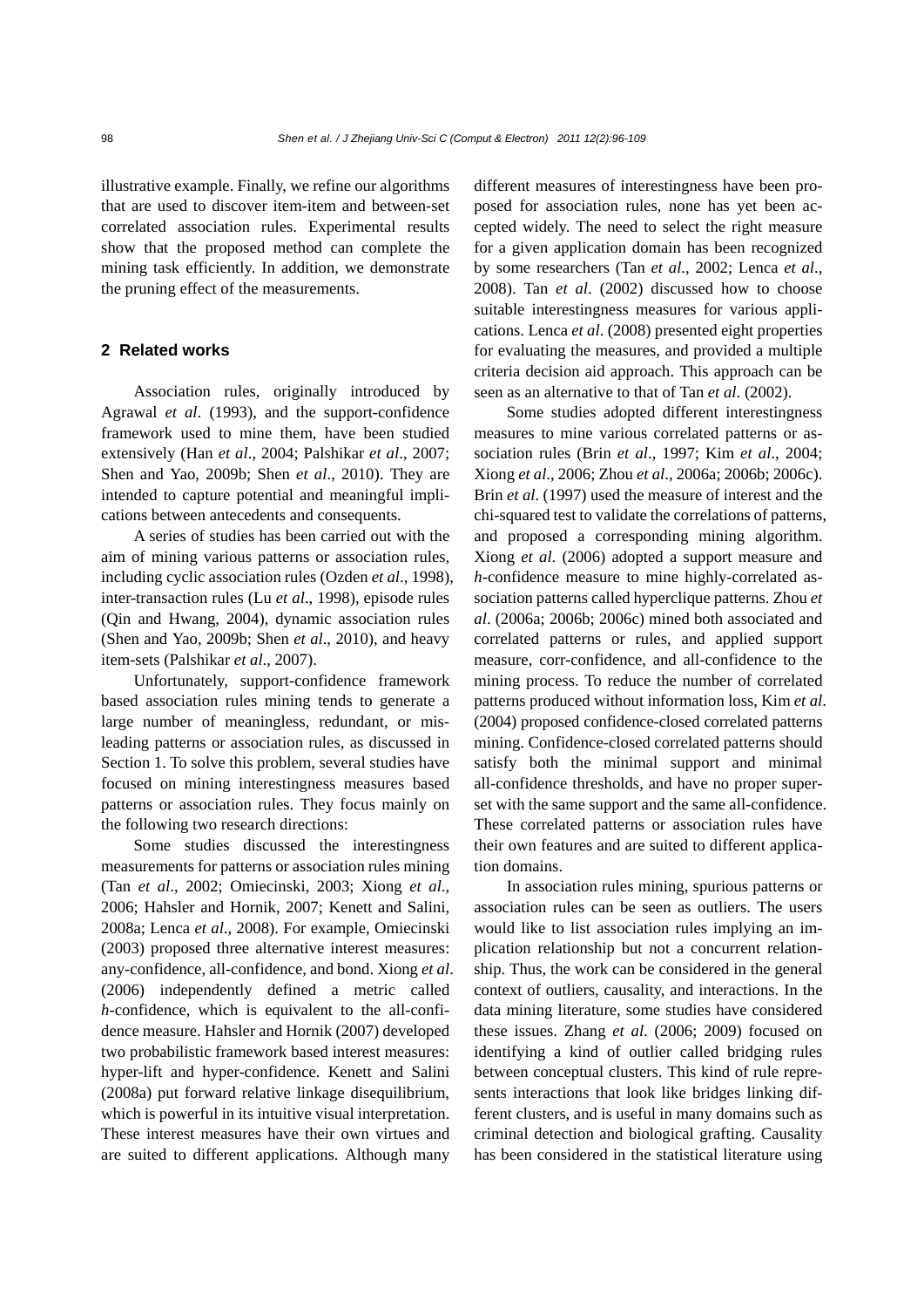tools such as Bayesian networks and cause-and-effect diagrams (Ruggeri *et al*., 2007). In the market baskets analysis domain, if we apply Bayesian networks directly, some difficulties still exist. First, there are commonly thousands of items in a transaction database. If each item is assigned a node, a huge Bayesian belief-network is created, and the cost of its construction and maintenance is considerable. Second, some hidden variables may exist in market basket analysis. For example, the correlations among 'baby food', 'diaper', and 'milk' are well known. We do not put arcs between two of these items directly, but we are likely to add a hidden variable 'baby' that is the hidden reason for the purchasing of these items. Cause-and-effect (or fishbone) diagrams provide a structured way to help people think through all possible causes of a problem. Several interest measures, e.g., the chi-squared test (Brin *et al*., 1997) and relative linkage disequilibrium (Kenett and Salini, 2008a; 2008b), have considered the interactions between antecedents and consequents. Unlike these approaches, our approach has been developed for mining item-item and between-set correlated association rules, with all-confidence, all-item-confidence, and item-set correlation measurements as interestingness measures.

#### **3 All-item-confidence measure**

## **3.1 Definition and properties of all-item-confidence**

Different interestingness measures have different meanings, properties, and scopes of application. To measure the item-item correlations of patterns effectively, we propose a new correlation measurement, all-item-confidence *L* (Shen and Yao, 2009a).

**Definition 1** (All-item-confidence)Given a certain pattern  $X = \{i_1, i_2, \ldots, i_n\}$ ,  $n > 1$ , the all-item-confidence is defined as

$$
L(X) = \min \left\{ \frac{P(i_j, i_k) - P(i_j)P(i_k)}{P(i_j, i_k) + P(i_j)P(i_k)} \, | \, \forall j, k = 1, 2, ..., n, j \neq k \right\}.
$$
\n(1)

**Example 1** Consider an item-set  $X = \{i_1, i_2, i_3\}$ . Assume  $P(i_1)=0.1$ ,  $P(i_2)=0.1$ ,  $P(i_3)=0.06$ ,  $P(i_1, i_2)=0.06$ , *P*( $i_1$ ,  $i_3$ )=0.03, and *P*( $i_2$ ,  $i_3$ )=0.03. Since

$$
\frac{P(i_1, i_2) - P(i_1)P(i_2)}{P(i_1, i_2) + P(i_1)P(i_2)} = 0.714,
$$
\n
$$
\frac{P(i_1, i_3) - P(i_1)P(i_3)}{P(i_1, i_3) + P(i_1)P(i_3)} = 0.667,
$$
\n
$$
\frac{P(i_2, i_3) - P(i_2)P(i_3)}{P(i_2, i_3) + P(i_2)P(i_3)} = 0.667,
$$

*L*(*X*)=min{0.714, 0.667, 0.667}=0.667.

This measure can be interpreted as follows: if the correlation degree of any two items in the pattern is not less than the minimal threshold for all-itemconfidence, this pattern can be regarded as an interesting pattern.

This measurement has many good properties. First, it has an appropriate boundary,  $[-1, 1]$ , which is suitable for measuring the degree of correlation and easily adapts and controls the input parameters. Second, if the items in the pattern are independent of each other, the all-item-confidence measurement  $L(X)$ will equal 0; if the items in the pattern are positively correlated with each other, *L*(*X*) will be greater than 0; if two negatively correlated items exist in the pattern,  $L(X)$  will be less than 0. Third, the all-item-confidence has a good anti-monotone property, which can be applied to promote the performance of the mining algorithm. Fourth, if pattern *X* satisfies the condition  $L(X) \ge L(1 \ge L>0)$ , we can guarantee that the probability  $P(B)$  is significantly less than the conditional probability *P*(*B|A*), for any two items *A* and *B* in the pattern. Thus, we can use it to promote the probability of occurrence of *B*. Finally, if *X* satisfies the condition  $L(X) \ge L(1 \ge L>0)$ , the probability of occurrence of the item in *X* can promote the other item's probability of occurrence by (1+*L*)/(1−*L*) times, and this can be used to promote all of the items in *X*.

In the following, we will describe the properties of the all-item-confidence in detail. The corresponding proofs are given in our previous publication (Shen and Yao, 2009a).

**Property 1** For a given pattern  $X = \{i_1, i_2, ..., i_n\}$ , its all-item-confidence  $L(X)$  has the upper and lower boundary −1≤*L*(*X*)≤1.

**Property 2** If  $X' \subset X$  and  $L(X) \ge L(L)$  is the minimal all-item-confidence threshold),  $L(X') \geq L$  can be obtained; i.e., the all-item-confidence is anti-monotone.

**Property 3** For a given pattern  $X = \{i_1, i_2, ..., i_n\}$  and its all-item-confidence *L*(*X*), the following propositions are true: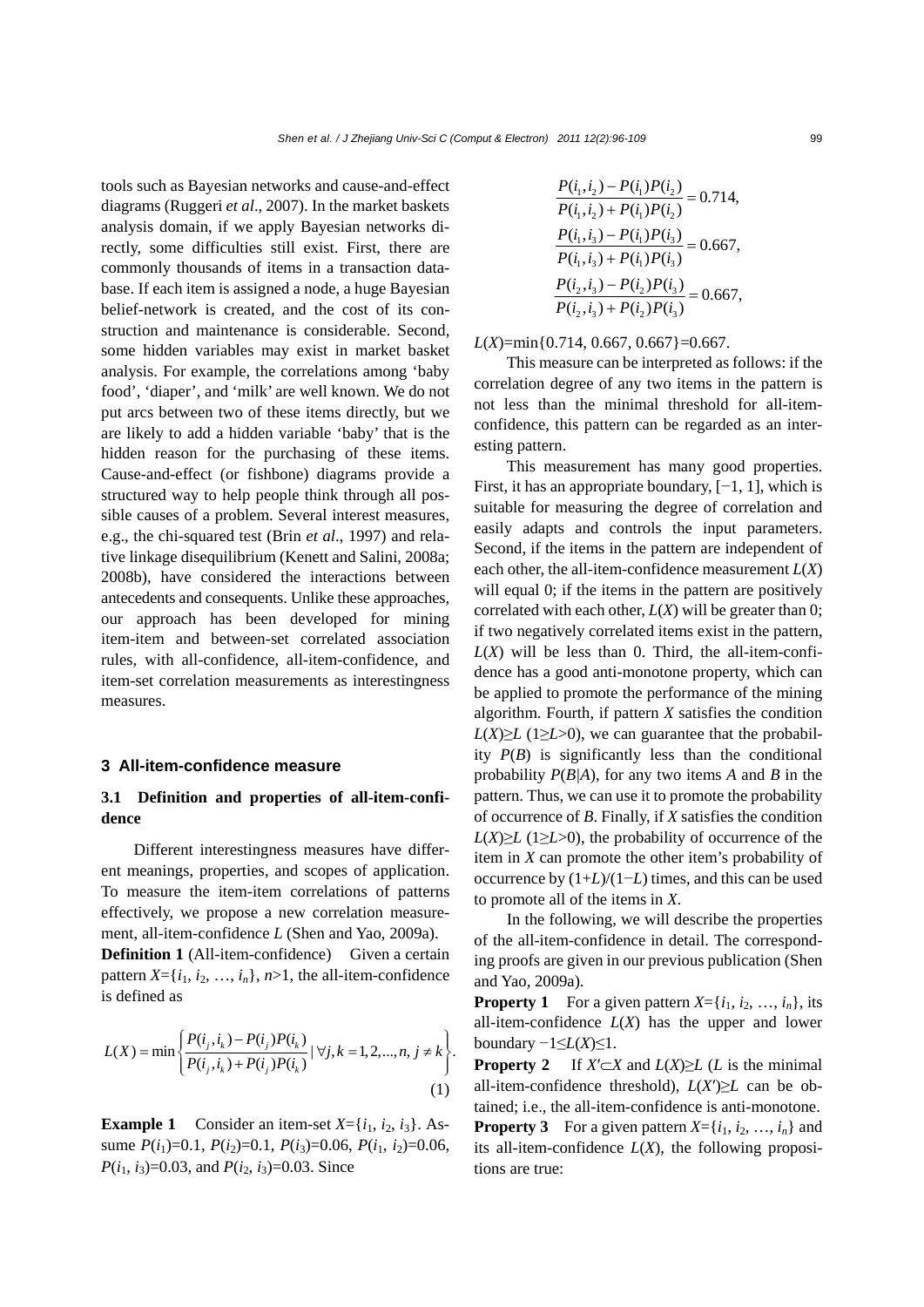(1) If  $i_1, i_2, \ldots, i_n$  are independent of each other,  $L(X)=0.$ 

(2) If the items in *X* are positively correlated with each other, *L*(*X*)>0.

(3) If there are two negatively correlated items in *X*, *L*(*X*)<0.

**Property 4** Given a certain pattern *X*, if  $L(X) \ge L > 0$ (*L* is the minimal all-item-confidence threshold), for any two items  $i_1$  and  $i_2$  in *X*,  $P(i_1|i_2) \ge P(i_1)$  $(1+L)/(1-L) > P(i_1), P(i_2|i_1) ≥ P(i_2)·(1+L)/(1-L) > P(i_2).$ **Corollary 1** Given a certain pattern *X*, if  $L(X) \ge L(L)$ is the minimal all-item-confidence threshold, 1≥*L*>0), the probability of occurrence of the item in *X* can promote that of the other item by (1+*L*)/(1−*L*) times.

## **3.2 Comparisons between all-item-confidence, all**set-confidence, and the chi-squared  $(\chi^2)$  test

In this section, we first introduce the relationship between all-item-confidence and all-set-confidence and then discuss the difference between all-itemconfidence and the  $\chi^2$  test.

3.2.1 Relationship between all-item-confidence and all-set-confidence

Since the constraint of mutually and positively correlated patterns (Zhou *et al*., 2006b) means that any two non-empty subsets of the pattern should be positively correlated, we call it all-set-confidence. It follows that:

$$
\rho(X) = \min \left\{ \frac{P(A, B) - P(A)P(B)}{P(A, B) + P(A)P(B)} \right\}
$$
\n
$$
\left| \forall A, B \subset X, A \neq \emptyset, B \neq \emptyset \right\},\tag{2}
$$

where *X* is a pattern and *A* and *B* are two non-empty sub-item-sets of *X*.

**Property 5** Given a pattern  $X = \{i_1, i_2, \ldots, i_n\}$ , its all-item-confidence  $L(X)$  and its all-set-confidence  $\rho(X)$ , the following equation is true:

 $L(X) \ge \rho(X)$ . (3)

**Proof** 

$$
L(X) = \min \left\{ \frac{P(i_j, i_k) - P(i_j)P(i_k)}{P(i_j, i_k) + P(i_j)P(i_k)} \mid \forall j, k = 1, 2, ..., n, j \neq k \right\}
$$

$$
\geq \min \left\{ \frac{P(A, B) - P(A)P(B)}{P(A, B) + P(A)P(B)} \mid \forall A, B \subset X, A \neq \emptyset, B \neq \emptyset \right\}
$$

$$
= \rho(X).
$$

This property shows that the constraint of all-setconfidence is much stronger than that of all-itemconfidence. The reason is that all-item-confidence requires any two items in the pattern be positively correlated, while all-set-confidence requires any two non-empty sub-item-sets be positively correlated. For a given pattern  $X$ , if we use the same value  $\nu$  as the minimal all-item-confidence threshold and the minimal all-set-confidence threshold, the pattern set obtained using the all-item-confidence measure will contain the pattern set generated by the all-set-confidence measure.

The relationships between the pattern sets that satisfy the all-item-confidence measure and the all-set-confidence measure are displayed in Fig. 1.



**Fig. 1 Relationships between pattern sets produced by all-item-confidence and all-set-confidence**

3.2.2 Difference between all-item-confidence and the  $\chi^2$  test

The  $\chi^2$  test (Brin *et al.*, 1997) is a well-known statistical measure used to determine the dependence between items. Computing the  $\chi^2$  statistic for a pair of items requires constructing two contingency tables, the observed contingency table and the expected one. The square statistic is defined as follows (Alvarez, 2003):

$$
\chi^2 = \sum_{0 \le i, j \le 1} \frac{\text{(observed}_{i,j} - \text{expected}_{i,j})^2}{\text{expected}_{i,j}},\qquad(4)
$$

where observed<sub>*i,j*</sub> and expected<sub>*i,j*</sub> (0≤*i*, *j*≤1) are elements in the observed and the expected contingency tables, respectively.

The difference between all-item-confidence and the  $\chi^2$  test includes the following main aspects:

1.  $\chi^2$  tests are commonly used to test the dependence between two items, while all-item-confidence is applied to test the correlation of a pattern that includes two or more items.

Although  $\chi^2$  tests may sometimes be extended to a pattern containing two or more items, a high  $\chi^2$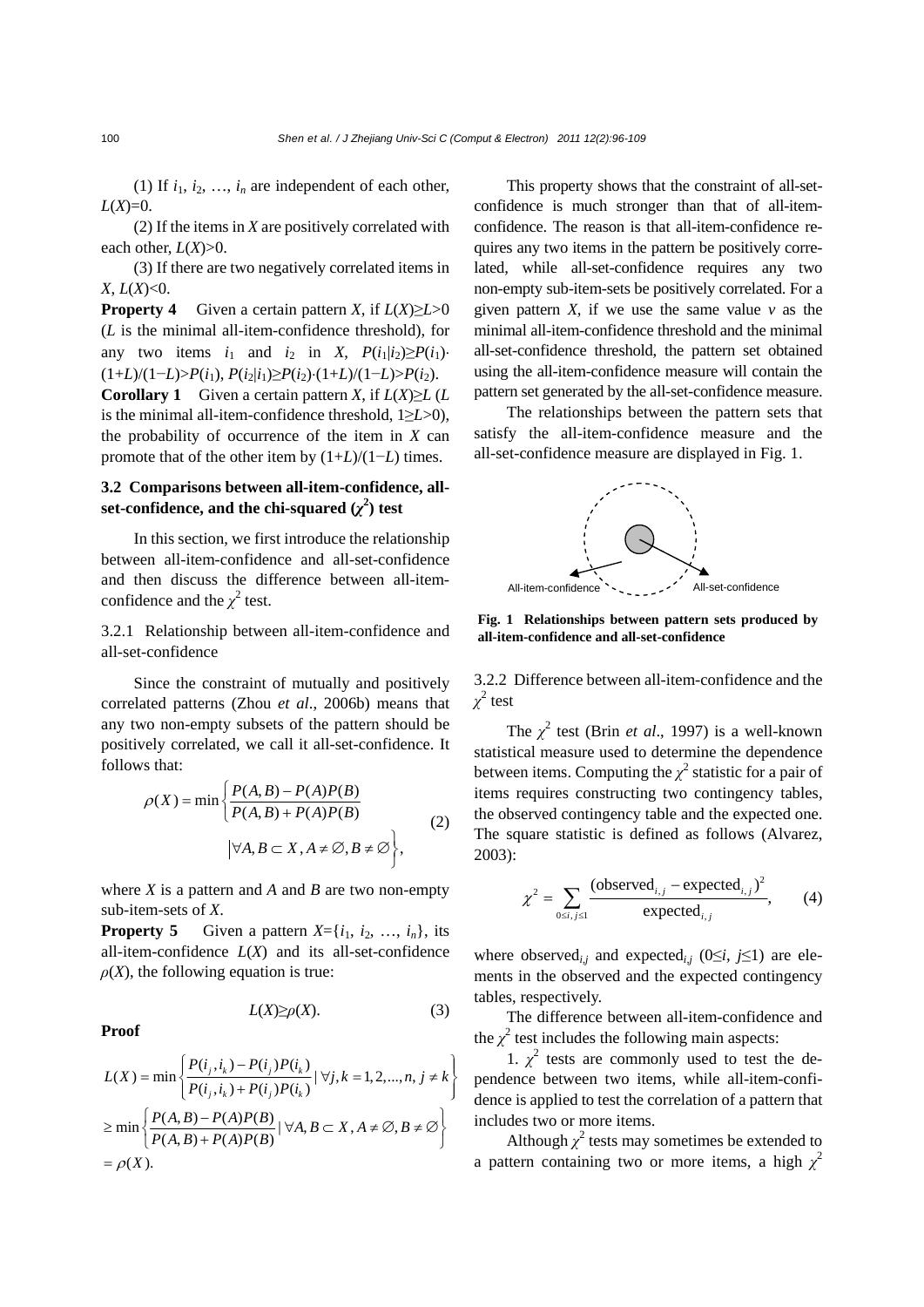value can indicate only that two items in a pattern are dependent, but not any two.

2. The  $\chi^2$  test can determine the dependence between two items, but it cannot distinguish directly between a positive and a negative correlation for two items. An additional measure is always needed to indicate a positive or negative correlation.

For example, Brin *et al*. (1997) adopted not only the  $\chi^2$  test, but also the interest measure for examining all possible pairs of items. Liu *et al*. (1999) first used the  $\chi^2$  test to determine whether a rule is correlated or not. Then, for a given correlated association rule  $A \Rightarrow B$ , to determine the type of correlation, they compared the value of  $f_0/f$  with 1, where  $f_0$  is the observed frequency of {*A*, *B*} and *f* is the expected frequency. Since  $\frac{f_0}{f_0} = \frac{P(A \cap B)}{P(A \cap B)}$  $(A)P(B)$  $f_0$   $P(A \cap B)$  $f$   $P(A)P(B)$  $=\frac{P(A \cap B)}{P(A \cap B)}$ , it is actually the interest measure. Liu *et al*. (1999) also applied the  $\chi^2$ -interest test for examining the type of correlation.

3. There are conditions for the use of  $\chi^2$  tests in typical basket data analysis. The  $\chi^2$  test depends on the normal approximation to the binomial distribution, and the approximation may break down if the expected values are small (Brin *et al*., 1997).

## **4 Item-item and between-set correlated association rules mining**

### **4.1 Choice of the association measurement**

Currently, although several association or correlation measurements have been proposed, no effective measurement has been widely accepted. The most frequently used correlation measurements are all-confidence and *h*-confidence, proposed by Omiecinski (2003) and Xiong *et al*. (2006), respectively. The two measurements have the same basis:

**Definition 2** (All-confidence) Given a certain pattern  $X = \{i_1, i_2, \ldots, i_n\}$ , the all-confidence is defined as

all<sub>conf</sub>(X) = 
$$
\frac{\sup(X)}{\max\_\text{item} \sup(X)}
$$
, (5)

$$
\max \_item\_sup(X) = \max\{\sup(i_j) \mid \forall i_j \in X\}, \quad (6)
$$

where sup() denotes the support of an item-set.

According to this definition, if the all-confidence of the pattern *X* is greater than or equal to the minimal threshold of the all-confidence, we can infer that for any two items *A* and *B*, the conditional probabilities  $P(A|B)$  and  $P(B|A)$  are greater than or equal to the minimal threshold of all-confidence. Thus, we can ensure that *A* and *B* are correlated with each other with enough strength. Meanwhile, the all-confidence has the properties of anti-monotone and cross-support. The anti-monotone property can be applied to improve the performance of the mining algorithm and the cross-support property can be used to eliminate spurious cross-support patterns. For these reasons, we choose all-confidence as the association measurement of *X*.

#### **4.2 Choice of the correlation measurement**

Different interest measures have different meanings, properties, and scopes of application. Thus, it is necessary to select the right measure for a particular application. Corr-confidence

$$
\rho(X) = \frac{P(i_1, i_2, \cdots, i_n) - P(i_1)P(i_2)\cdots P(i_n)}{P(i_1, i_2, \cdots, i_n) + P(i_1)P(i_2)\cdots P(i_n)}, \ \ n \ge 1,
$$

proposed by Zhou *et al*. (2006a), can ensure that there are two positively correlated sub-item-sets in *X*, but it cannot ensure that any two items in *X* are positively correlated with each other. All-set-confidence (Zhou *et al*., 2006b), as discussed in Section 3.2.1, is suitable for mining patterns in which any two non-empty subsets are positively correlated. Clearly, the condition of all-set-confidence is too strong. If we use all-set-confidence to generate patterns for a minimal threshold  $v$ , then the results will filter out the patterns that satisfy all-item-confidence but do not satisfy all-set-confidence. The  $\chi^2$  test is commonly used to test the dependence between two items. Since the lift measure  $\frac{P(A \cap B)}{P(A \cap B)}$  $(A)P(B)$  $P(A \cap B)$  $P(A)P(B)$  $\frac{\cap B}{\cap}$  has no appropriate upper or lower bound, it is not convenient for users to adjust

the minimal threshold value. Thus, these measures are not suitable for mining patterns in which any two items are positively correlated.

We know that all-item-confidence has many good properties (Section 3.1). For example, it has an appropriate boundary, which is suitable for measuring the degree of correlation and easily adapts the input parameters. If pattern *X* satisfies the minimal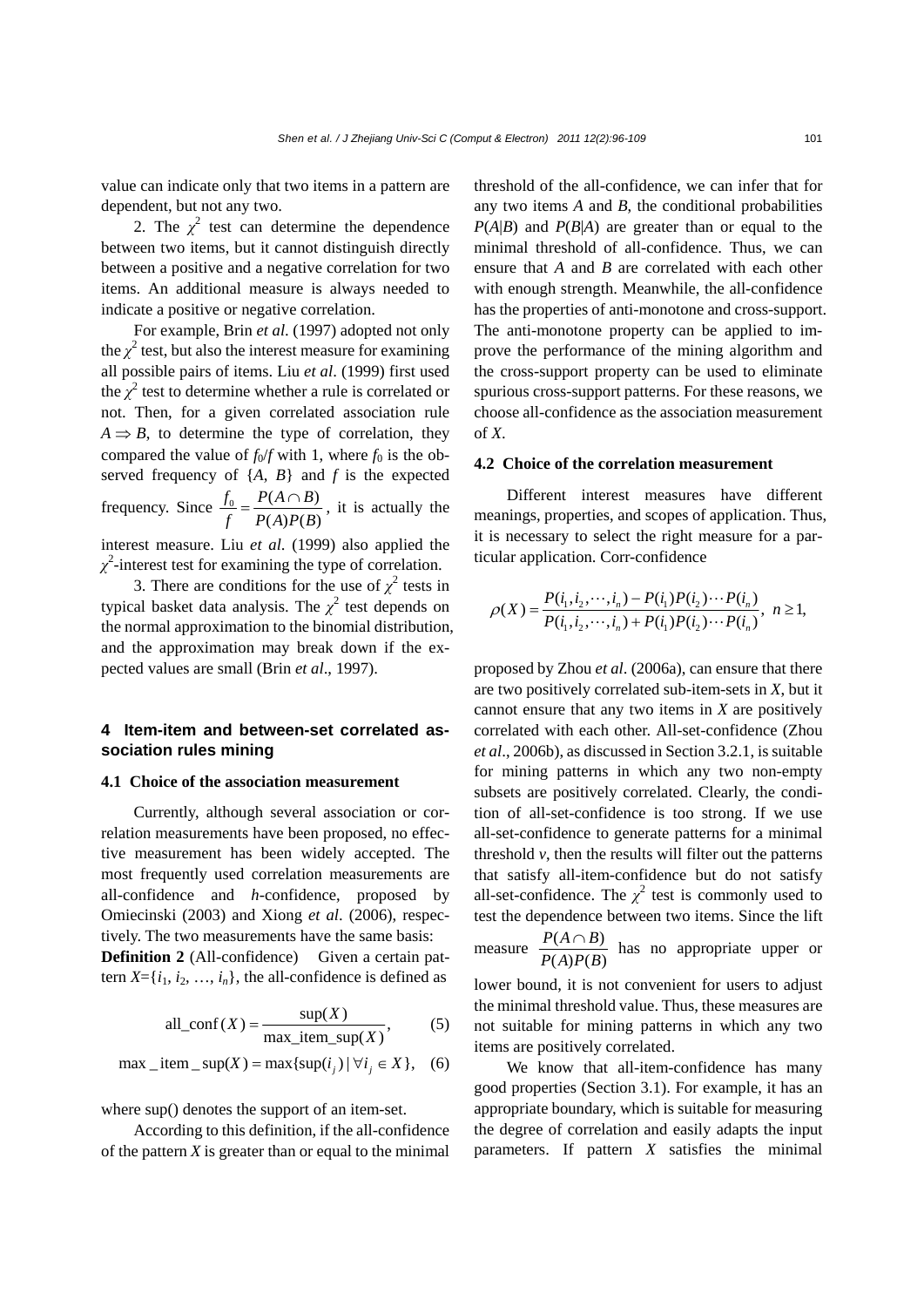threshold of all-item-confidence  $L$ , i.e.,  $L(X) \ge L$ (1≥*L*>0), the probability of occurrence of the item in *X* can promote the other item's probability of occurrence by (1+*L*)/(1−*L*) times, and this can be used to promote all of the items in *X*. In addition, it has a good anti-monotone property, which can be used for pruning uninteresting candidates efficiently.

For these reasons, we choose all-item-confidence as the correlation measurement to solve the problem in Limitation 2.

## **4.3 Definition of the item-set correlation measurement**

**Definition 3** (Item-set correlation measurement) If the association rule *r* is  $A \Rightarrow X \neg A$ , the item-set correlation measurement *C*(*A*, *X*−*A*) (or *C*(*r*)) can be defined as

$$
C(A, X - A) = C(r) = \frac{P(X) - P(A)P(X - A)}{P(X) + P(A)P(X - A)}.
$$
 (7)

This definition is derived from the transformation of the treatment of the correlation between two item-sets by applying the all-item-confidence, and is the same as the correlation-confidence proposed by Zhou *et al*. (2006c). It has the following properties:

**Property 6** For a given association rule  $A \Rightarrow X \neg A$ , its item-set correlation between the antecedent and consequent item-sets, *C*(*A*, *X*−*A*), has the boundary −1≤*C*(*A*, *X*−*A*)≤1.

**Proof** 

$$
C(A, X - A) = \frac{P(X) - P(A)P(X - A)}{P(X) + P(A)P(X - A)}
$$
  
\n
$$
\leq \frac{P(X)}{P(X) + P(A)P(X - A)} \leq 1,
$$
  
\n
$$
\frac{P(X) - P(A)P(X - A)}{P(X) + P(A)P(X - A)} \geq \frac{-P(A)P(X - A)}{P(X) + P(A)P(X - A)} \geq -1.
$$
  
\n(8)

**Property 7** For a given association rule  $A \Rightarrow X \neg A$ , its item-set correlation between the antecedent and consequent item-sets, *C*(*A*, *X*−*A*), has the following properties:

(1) If *A* and *X*−*A* are independent of each other, *C*(*A*, *X*−*A*)=0.

(2) If *C*(*A*, *X*−*A*)>0, *A* and *X*−*A* are positively correlated.

(3) If *C*(*A*, *X*−*A*)<0, *A* and *X*−*A* are negatively correlated.

(4) *C*(*A*, *X*−*A*)=*C*(*X*−*A*, *A*); i.e., the item-set correlation measurement is symmetrical.

### **Proof**

(1) If *A* and *X*−*A* are independent of each other, that is to say,  $P(X)=P(A)P(X-A)$ ,  $C(A, X-A)=0$  can be obtained.

(2) If *C*(*A*, *X*−*A*)>0, *P*(*X*)>*P*(*A*)*P*(*X*−*A*), meaning that *A* and *X*−*A* are positively correlated.

(3) If *C*(*A*, *X*−*A*)<0, *P*(*X*)<*P*(*A*)*P*(*X*−*A*), meaning that *A* and *X*−*A* are negatively correlated.

(4)  $C(A, X - A) = [P(X) - P(A)P(X - A)]/[P(X)$  $+P(A)P(X - A) = C(X - A, A).$ 

We can adopt Property 7(4) to improve the computing efficiency of the mining process.

**Property 8** Given an association rule  $A \Rightarrow X \neg A$ ( $A \subset X$ ,  $A \neq \emptyset$ ), if it satisfies  $C(A, X \neg A) \geq C$  (*C* is the minimal positive item-set correlation threshold, 1≥*C*>0), *P*(*X*−*A|A*)≥*P*(*X*−*A*)⋅(1+*C*)/(1−*C*); i.e., the probability of occurrence of *A* can promote that of *X*−*A* by  $(1+L)/(1-L)$  times. **Proof** 

By Definition 3,

$$
C(A, X-A) = \frac{P(X) - P(A)P(X - A)}{P(X) + P(A)P(X - A)} \geq C.
$$

We obtain

$$
\frac{P(X)}{P(A)P(X-A)} \ge \frac{1+C}{1-C}.
$$

Then, we can derive *P*(*X*−*A|A*)≥*P*(*X*−*A*)⋅(1+*C*)/(1−*C*).

This property has good practical value and can be used to promote the subsequent item-set.

## **4.4 Definition of item-item and between-set correlated association rules**

First, we give the definition of the item-item and between-set correlated association rules. Then, an example is given to explain the concepts.

**Definition 4** (Between-set positively correlated association rules) If the associations rule  $A \Rightarrow X \neg A$  $(A \subset X, A \neq \emptyset)$  is generated by the pattern *X*, which satisfies  $C(A, X-A) \geq C$  ( $C(A, X-A)$ ) is the item-set correlation measurement and *C* is the minimal positive item-set correlation threshold), this rule is called a between-set positively correlated association rule.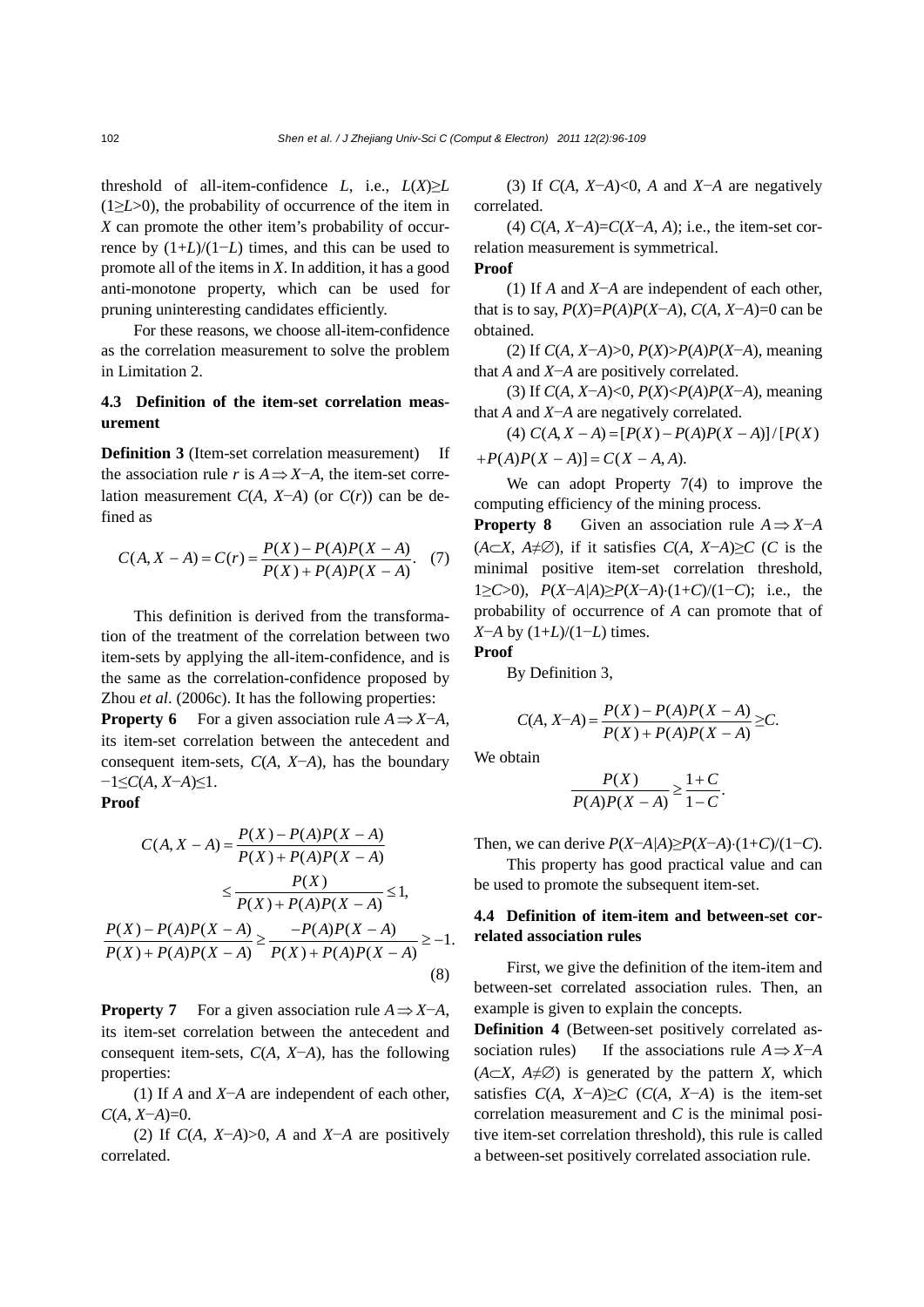According to Property 8, for a certain betweenset positively correlated association rule, the selling of the antecedent item-set can promote the selling of the consequent item-set.

**Definition 5** (Associated and item-item positively correlated frequent patterns) If the pattern *X* satisfies sup(*X*)≥sup, all conf(*X*)≥ $\lambda$ , and *L*(*X*)≥*L* (sup,  $\lambda$ , and *L* are the minimal support, all-confidence, and all-itemconfidence thresholds, respectively), it is called the associated and item-item positively correlated frequent pattern.

**Definition 6** (Item-item and between-set correlated association rule) If the association rule  $A \Rightarrow X \neg A$ (*A*⊂*X*, *A*≠∅) is generated by the associated and item-item positively correlated frequent pattern *X*, which satisfies  $C(A, X-A) \geq C$  ( $C(A, X-A)$ ) is the item-set correlation measurement and *C* is the minimal positive item-set correlation threshold), this rule is called the item-item and between-set correlated association rule.

Because the associated and item-item positively correlated frequent pattern can eliminate spurious frequent patterns, it is the basket that the customers are inclined to actually buy. The item-set correlation measurement *C*(*A*, *X*−*A*) guarantees that the selling of the antecedent item-set can promote that of the consequent item-set. Thus, the item-item and between-set correlated association rule is quite well-suited for applications such as cross-selling.

**Property 9** Let the number of elements in the associated and item-item positively correlated frequent pattern *X* be |*X*|,  $\forall A \subset X$ ,  $A \neq \emptyset$ , if |*X*| is set at 2,  $C(A)$ , *X*−*A*)=*L*(*X*).

**Proof** It is easy to show that this proposition is true, according to the definitions of the item-set correlation measurement and the all-item-confidence.

According to Property 9, if |*X*| is set at 2, we need not compute the value of *C*(*A*, *X*−*A*), and thus the efficiency of the mining algorithm can be improved. **Example 2** Given a transaction database (Table 1), let the minimal support threshold sup, the minimal all-item-confidence threshold *L*, minimal all-confidence threshold  $\lambda$ , and the minimal positive item-set correlation threshold *C* be 0.5, 0.01, 0.6, and 0.12, respectively.

**Table 1 Transaction database**

| Transaction ID | <b>Items</b> | Transaction ID | <b>Items</b> |
|----------------|--------------|----------------|--------------|
| 100            | A, C, D, E   | 300            | A, B, C, E   |
| 200            | B. C. E      | 400            | B. E         |

The whole process includes the following two steps:

Step 1: Generate the associated and item-item positively correlated frequent patterns.

Compute frequent 1-item-sets first. The result is shown in Table 2. Join frequent 1-item-sets to generate candidate 2-item-sets of associated and item-item positively correlated frequent patterns. Then we compute the corresponding supports, associations, and correlations (Table 3).

For example, let the support of pattern AC be 0.5. The association and correlation of AC can be computed as follows:

all\_conf(AC) = 
$$
\frac{0.5}{\text{max}(0.5, 0.75)} = 0.67,
$$
  
\n
$$
L(AC) = \min\left(\frac{0.5 - 0.5 \times 0.75}{0.5 + 0.5 \times 0.75}\right) = 0.14.
$$

**Table 2 Frequent 1-item-sets**

| Item         | Support | $Support \ge sup$ |
|--------------|---------|-------------------|
| Α            | 0.50    | Yes               |
| В            | 0.75    | Yes               |
| $\mathsf{C}$ | 0.75    | Yes               |
| D            | 0.25    | No                |
| E            | 1.00    | Yes               |

 $sun = 0.50$ 

**Table 3 Candidate 2-item-sets of associated and item-item positively correlated frequent patterns\***

| Candidate  | Sup. | $Sup.\ge sup?$ | All-conf. | All-conf. $\geq \lambda$ ? | All-item-conf. | All-item-conf. $\geq L$ ? | A&IICFP?       |
|------------|------|----------------|-----------|----------------------------|----------------|---------------------------|----------------|
| ${A, B}$   | 0.25 | No             | 0.33      | No                         | $-0.20$        | No                        | No             |
| ${A, C}$   | 0.50 | Yes            | 0.67      | Yes                        | 0.14           | Yes                       | Yes            |
| ${A, E}$   | 0.50 | Yes            | 0.50      | No                         | 0.00           | No                        | N <sub>o</sub> |
| $\{B, C\}$ | 0.50 | Yes            | 0.67      | <b>Yes</b>                 | $-0.06$        | No                        | N <sub>o</sub> |
| $\{B, E\}$ | 0.75 | Yes            | 1.00      | Yes                        | 0.10           | Yes                       | Yes            |
| $\{C, E\}$ | 0.75 | Yes            | 0.75      | Yes                        | 0.00           | No                        | No             |

\* sup=0.5, *λ*=0.6, *L*=0.01. Sup.=support; conf.=confidence; A&IICFP: associated and item-item correlated frequent pattern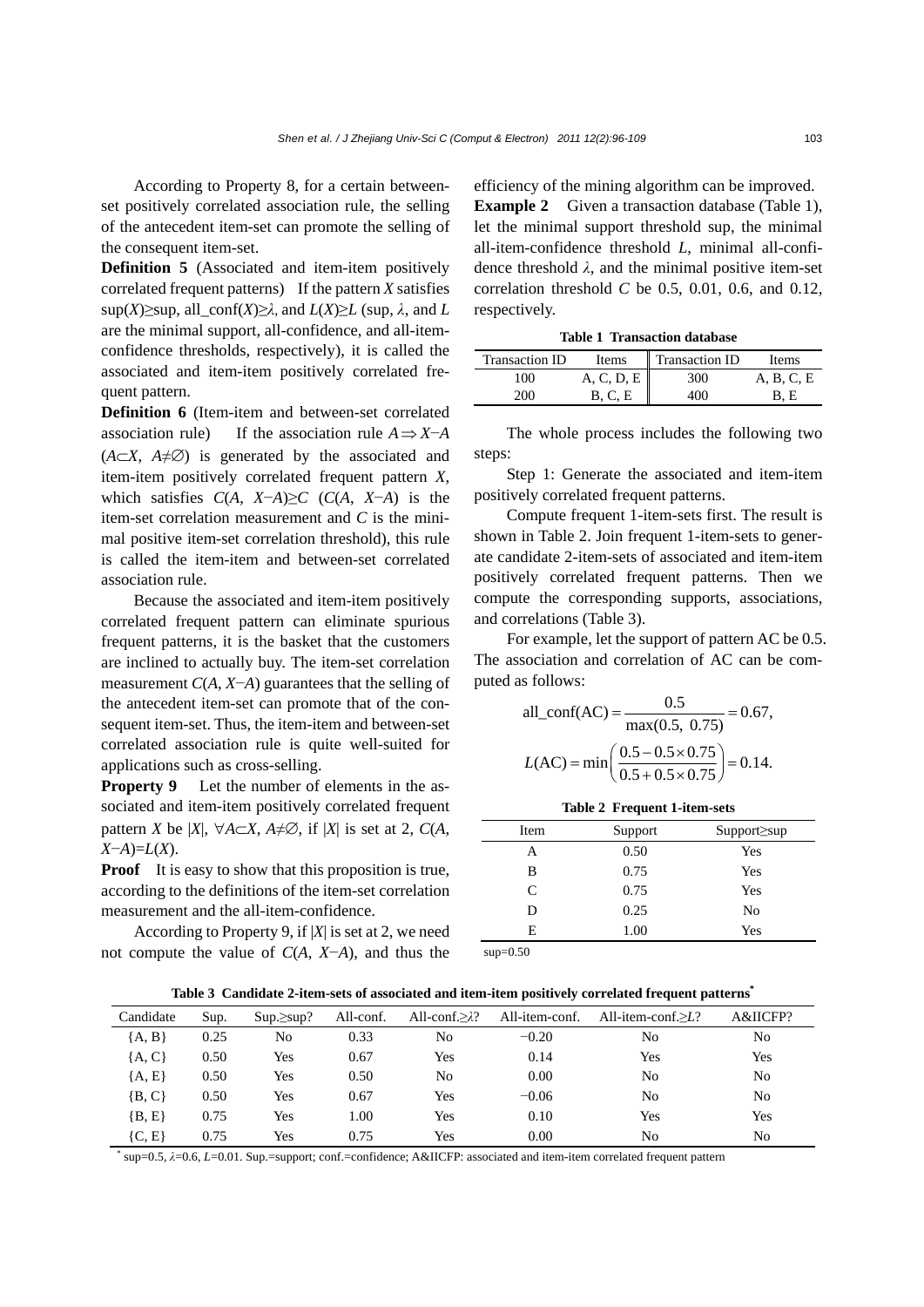In the following, we check if the candidate 2-item-sets satisfy the minimal support threshold, the minimal all-item-confidence threshold, and the minimal all-confidence threshold simultaneously. We obtain the 2-item-sets of associated and item-item positively correlated frequent patterns: AC and BE. Since these two patterns cannot join together to generate the candidate 3-item-sets of the associated and item-item positively correlated frequent patterns any more, the computing process for generating the associated and item-item positively correlated frequent patterns will finish.

Step 2: Generate the item-item and between-set correlated association rules based on the patterns in Step 1.

We obtain four candidates of the item-item and between-set correlated association rules, i.e.,  $A \Rightarrow C$ ,  $C \Rightarrow A, B \Rightarrow E, E \Rightarrow B$ . The item-set correlations between the antecedent and consequent item-sets are computed (Table 4). Finally, according to the minimal item-set correlation threshold *C*, the final item-item and between-set correlated association rules can be obtained:  $A \implies C$  and  $C \implies A$ .

**Table 4 Candidates of the item-item and between-set correlated association rules**

| Candidate<br>rule | Item-set<br>correlation<br>degree | Item-set<br>correlation<br>$degree \geq C?$ | Item-item $&$ be-<br>tween-set correlated<br>association rule? |
|-------------------|-----------------------------------|---------------------------------------------|----------------------------------------------------------------|
| $A \Rightarrow C$ | 0.14                              | Yes                                         | Yes                                                            |
| $C \implies A$    | 0.14                              | Yes                                         | Yes                                                            |
| $B \implies E$    | 0.10                              | No                                          | No                                                             |
| $E \implies B$    | 0.10                              | N٥                                          | Nο                                                             |

*C*=0.12

## **5 Mining algorithms: I&ISCoMine\_AP and I&ISCoMine\_CT**

In the following, we propose two mining algorithms of the item-item and between-set correlated association rules, I&ISCoMine\_AP and I&ISCoMine\_ CT, which are based on ItemCoMine\_AP (Shen and Yao, 2009a) and ItemCoMine\_CT (Shen and Yao, 2009a), respectively.

#### **5.1 I&ISCoMine\_AP algorithm**

I&ISCoMine\_AP applies the minimal all-itemconfidence threshold, minimal all-confidence threshold, and minimal support threshold to obtain the associated and item-item correlated frequent patterns, and then uses the item-set correlation measurement to check the correlations between the antecedent and consequent item-sets.

#### **Algorithm 1** I&ISCoMine\_AP

- **Input**: Dataset *T*, minimal support threshold sup, minimal allitem-confidence threshold *L*, minimal all-confidence threshold *λ*, and minimal item-set correlation threshold *C*.
- **Output**: Item-item and between-set correlated association rules.

## **Methods**

- 1  $L_1$ ={frequent 1-item-sets};
- 2 For (*k*=2; *Lk*−1≠∅; *k*++) {
- 3 Join *Lk*−1 and *Lk*−1 together to generate the candidates of the associated and item-item positively correlated frequent patterns and assign these candidates to  $P_k$ , and then incrementally test if  $P_k$  satisfies the item-item positive correlation threshold *L*;
- For each transaction  $t \in T$  { Cumulate the supports of the candidates that are contained in *t*; }
- 5 For each  $p \in P_k$  {
- 6 If  $\sup(p) < \sup$ , delete *p* from  $P_k$ ;
- 7 If all\_conf(*p*)<*λ*, delete *p* from *Pk*; }
- 8 *Lk*←*Pk*;
- 9 For  $p \in P_k$  {
- 10 Generate the candidate item-item and between-set correlated association rules *r*:  $A \Rightarrow p-A$ ,  $r \in RS_k$ ; if |*A|*>*|p*−*A|*, *C*(*A* ⇒ *p*−*A*)←*C*(*p*−*A* ⇒ *A*); if  $k=2$ ,  $C(r)$ ← $L(p)$ ;
- 11 If  $C(r) < C$ , delete *r* from  $RS_k$ ; }
- 12 }
- 13 Return∪RS*k*.

#### **5.2 I&ISCoMine\_CT algorithm**

In I&ISCoMine CT, after the associated and item-item positively correlated frequent patterns are obtained, we need to deposit the patterns and their supports into a trie-tree structure: TrieTree with count. TrieTree\_with\_count is then transferred to a Rule-Generation() function, where CFP-Construction(*T*, sup) and CFP-ItemCoMining(Tree, minsup, *λ*, *L*) are exactly the same as those in ItemCoMine\_CT (Shen and Yao, 2009a).

#### **Algorithm 2** I&ISCoMine\_CT

- **Input**: Dataset *T*, minimal support threshold sup, minimal allitem-confidence threshold *L*, minimal all-confidence threshold *λ*, and minimal item-set correlation threshold *C*.
- **Output**: Item-item and between-set correlated association rules.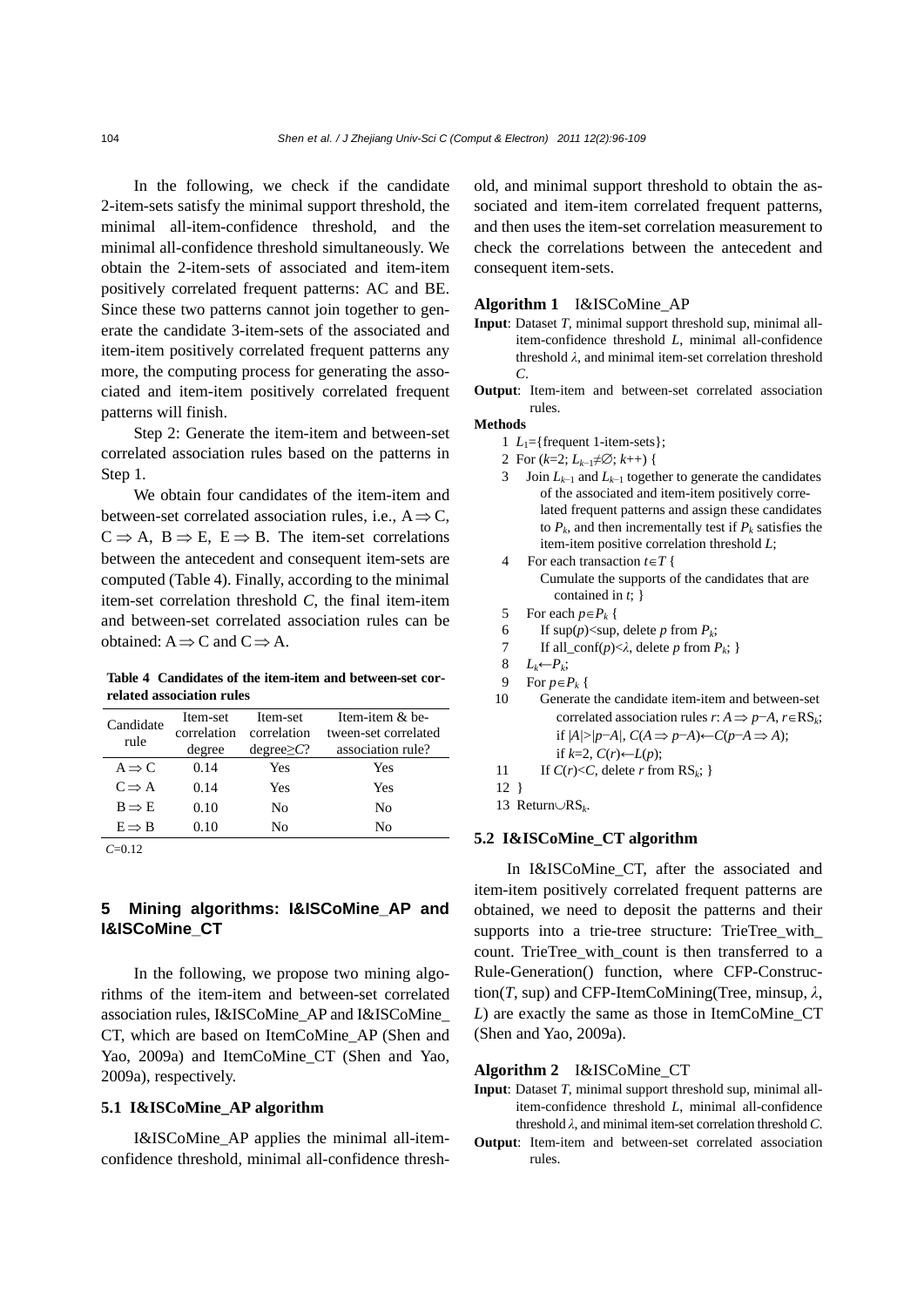#### **Methods**

- 1 Tree←CFP-Construction(*T*, sup);
- 2 (*P*, *s*)←CFP-ItemCoMining(Tree, minsup, *λ*, *L*);
- 3 TrieTree\_with\_count←BuildTrieTree(*P*, *s*);
- 4 *R*=Rule-Generation(TrieTree with count);
- 5 Return *R*.

#### **Function** CFP-ItemCoMining(Tree, minsup, *λ*, *L*)

- 6 For each item *i*∈ItemTable from the least to the most frequent {
- 7 Set *i* as the root, call Construct\_ LocalItemCoTable(*i*), and set up the new local index; }
- 8 For each node *i* in CFP-Tree {
- 9 Initialize mappedTrans;
- 10 For each *j* in the path to the root of CFP-tree {
- 11 If *j*∈LocalItemCoTable mappedTrans=mappedTrans∪GetIndex(*j*); }
- 12 Sort mappedTrans in ascending order of item ids, and call insert\_LocalCFPTree(*i*); }
- 13 NonRecMine(*i*);
- 14 Traverse the LocalFreqAssoCoPatternTree, and check the measurements of  $L(X)$  and all  $\text{conf}(X)$ . Generate associated and item-item positively correlated frequent patterns *P* and their supports *s*.

#### **Function** BuildTrieTree(*P*, *s*)

15 For each *p*∈*P*, insert *p* with its *s* into TrieTree\_ with\_count.

**Function** Rule-Generation(TrieTree\_with\_count)

- 16 Traverse TrieTree\_with\_count, for each *p*∈Trie-Tree\_with\_count {
- 17 Generate the candidate item-item and between-set correlated association rules *r*:  $A \Rightarrow p-A$ ,  $r \in RS_k$ ; if |*A|*>*|p*−*A|*, *C*(*A* ⇒ *p*−*A*)←*C*(*p*−*A* ⇒ *A*); if  $k=2$ ,  $C(r)$ ← $L(p)$ ;
- 18 If  $C(r) < C$ , delete *r* from *R*; }

## **5.3 Experimental evaluation**

We applied VC6.0 to implement I&ISCoMine AP and I&ISCoMine\_CT. I&ISCoMine\_AP adopts a high-performance trie-tree structure to store and deal with the candidate patterns. We compared the mining algorithms of the item-item and between-set correlated association rules (I&ISCoMine\_AP and I&ISCoMine\_CT) to the mining algorithm of both the association and correlation rules (ACR\_Mining) proposed by Zhou *et al*. (2006c). The experiments were executed on a PC with AMD Sempron 2400+ 1.67 GHz, 512 MB RAM, and WinXP OS. The time taken for disk writing the generated rules was not considered. The first experiment was designed to test the performance of three algorithms using various datasets. The second experiment was used to test the pruning effect of the measurements. Finally, we used a real-life dataset to validate the proposed rules.

**Experiment 1** (Performance on various datasets) The T10I4D100K and Connect4 datasets were adopted. T10I4D100K was generated by a generator provided by the IBM Almaden Laboratory Data Mining Research Group (IBM Almaden Research Center, 2009), and is intermediate between a sparse and an intensive dataset. Connect4 was downloaded from the UCI Machine Learning Repository (http:// archive. ics.uci.edu/ml/), and is a very dense dataset.

First, while changing the minimal all-confidence threshold  $(\lambda)$ , we set the minimal support (sup), the minimal all-item-confidence (*L*), and the minimal item-set correlation threshold (*C*) of I&ISCoMine\_ AP and I&ISCoMine\_CT to be fixed, and also kept the minimal corr-confidence threshold (*ω*) of ACR\_ Mining fixed. Figs. 2 and 3 show that there were clear differences in performance between these three algorithms, with I&ISCoMine\_CT giving the best performance, followed by I&ISCoMine\_AP and then ACR\_Mining. Because of its high performance, I&ISCoMine\_CT gave a good result in a reasonable computation range. For the Connect4 dataset, when sup=0.85, *L*=0.5, *C*=0.5, *ω*=0, *λ*=0.92, I&ISCoMine\_ CT and I&ISCoMine\_AP needed 3 s and 61 s respectively, while the execution time of ACR\_Mining was 267 s.

In the following, sup,  $\lambda$ , C, and  $\omega$  were fixed, while changing *L*. The ranking of the algorithms was also I&ISCoMine\_CT>I&ISCoMine\_AP>ACR\_ Mining (Figs. 4 and 5). For the T10I4D100K dataset, when sup=0.0003, *λ*=0.03, *C*=0.5, *ω*=0, and *L*=0.9, I&ISCoMine\_CT and I&ISCoMine\_AP needed 9 s and 26 s respectively, while the execution time of ACR\_Mining was 65 s.



**Fig. 2 Effect of all-confidence in the T10I4D100K dataset (sup=0.0003,** *L***=0.9,** *C***=0.5,** *ω***=0)**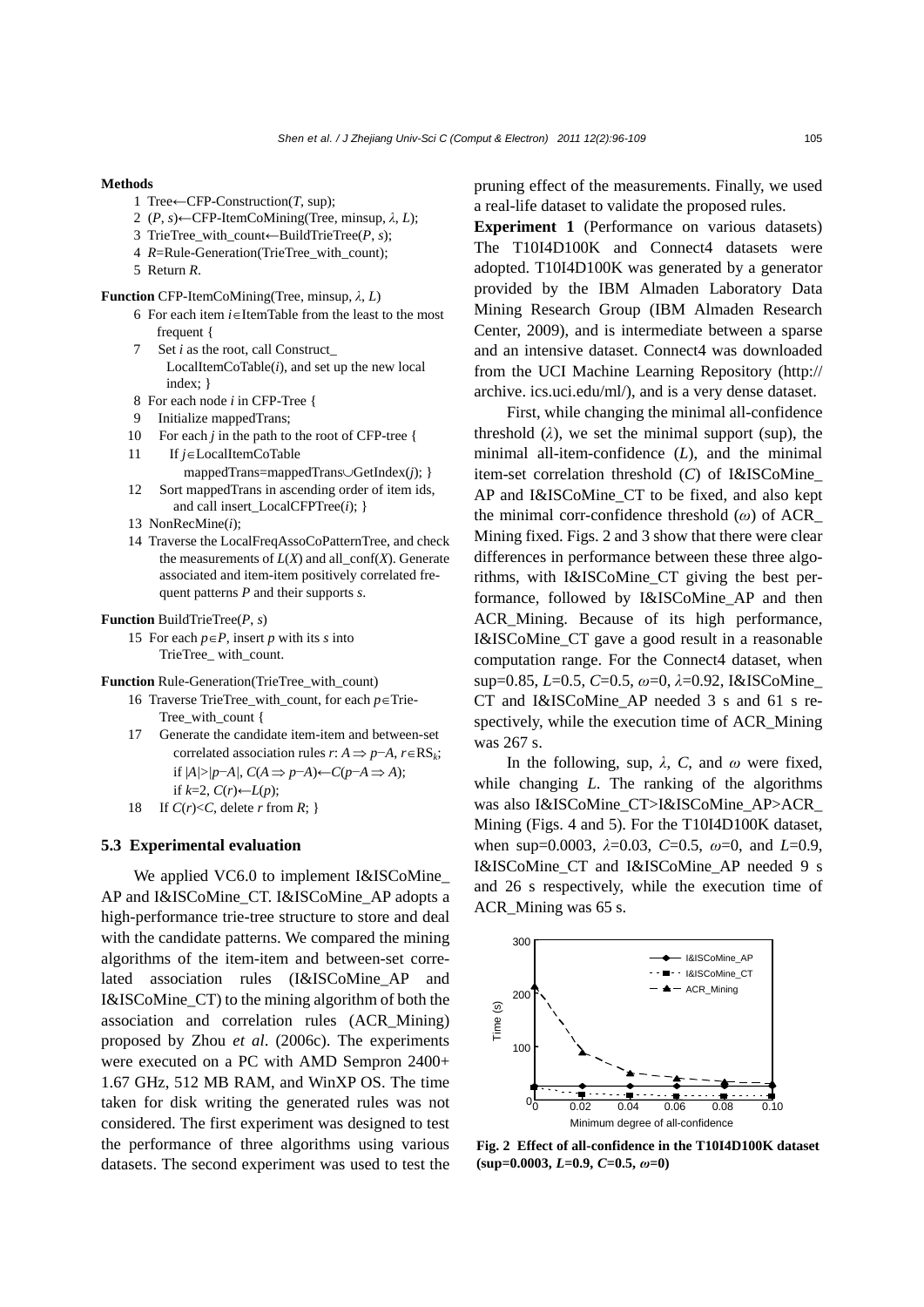

**Fig. 3 Effect of all-confidence in the Connect4 dataset**   $(kup=0.85, L=0.5, C=0.5, \omega=0)$ 



**Fig. 4 Effect of all-item-confidence in the T10I4D100K dataset (sup=0.0003,** *λ***=0.03,** *C***=0.5,** *ω***=0)**



**Fig. 5 Effect of all-item-confidence in the Connect4 dataset (sup=0.85,** *λ***=0.92,** *C***=0.5,** *ω***=0)**

**Experiment 2** (Effect of varying parameters) We varied  $\lambda$  and kept the other parameters fixed. The performance of I&ISCoMine\_AP and I&ISCoMine\_ CT did not change obviously with increasing *λ*, while the execution time of ACR\_Mining decreased greatly with the variation in the all-confidence measurement (Figs. 2 and 3). This can be explained as follows. I&ISCoMine\_AP and I&ISCoMine\_CT have several measurements for pruning uninteresting patterns or rules. When *L* is 0.9, there is an apparent pruning effect. Thus, the varying of *λ* does not affect the performance of I&ISCoMine\_AP and I&ISCoMine\_CT too much. In contrast, ACR\_Mining greatly depends on the all-confidence measurement for pruning.

We then varied *L* and fixed the other parameters. Comparing Figs. 4 and 5, we find that the effect differed between the datasets. As the all-item-confidence measurement increased, the execution time of I&ISCoMine\_AP and I&ISCoMine\_CT clearly dropped off in the T10I4D100K dataset, while the effect was insignificant in the Connect4 dataset. This is caused by the setting of  $\lambda$ . In Fig. 4,  $\lambda$  is not very large, and *L* shows its pruning effect. Thus, the execution time of I&ISCoMine\_AP and I&ISCoMine\_ CT decreased with the increase in *L*. In Fig. 5, when *λ* was 0.92, it produced a significant pruning effect. Thus, the varying of *L* had little effect on the performance of I&ISCoMine\_AP and I&ISCoMine\_CT. For ACR\_Mining, since there is no all-itemconfidence measurement, the execution time did not change.

In the following, we tested the performance of the three algorithms with variation in *C*. The relative performance of the algorithms did not change (Fig. 6). This is because the item-set correlation measurement is a posterior test. It takes action when the candidate rules are produced and thus cannot reduce the search space.



**Fig. 6 Effect of item-set correlation in the T10I4D100K dataset (sup=0.0003,** *λ***=0.03,** *L***=0.3,** *ω***=0)**

Finally, we varied the minimal support threshold (sup), while the other measures were fixed. The execution time of the algorithms decreased with the increase in the support value (Fig. 7). Since ACR\_ Mining greatly depends on support measure to reduce the searching space, changing the support can significantly affect its performance. Although the performance of I&ISCoMine\_AP and I&ISCoMine\_CT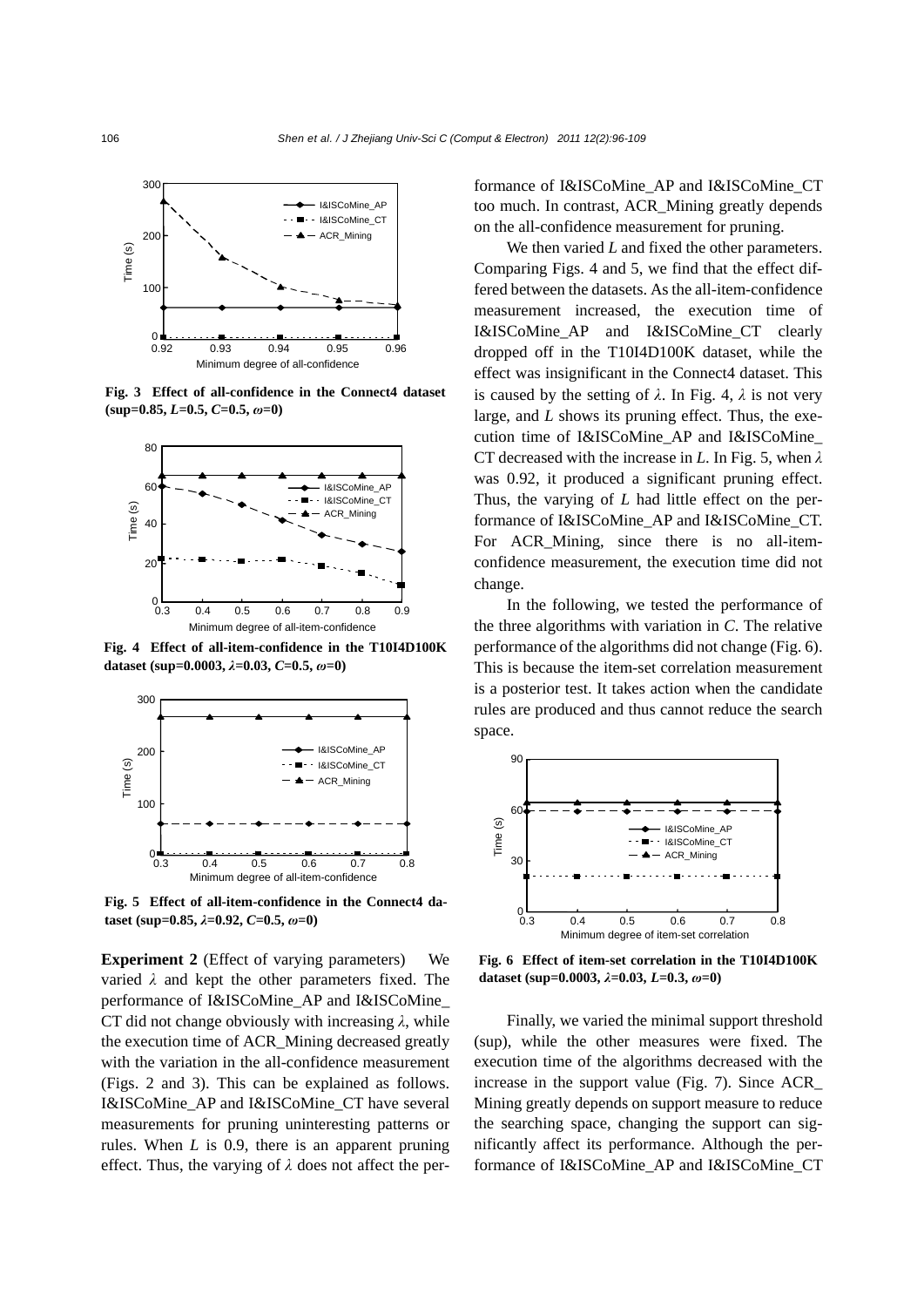is also affected by support measure, the effect is not as significant as for ACR\_Mining. The reason is that I&ISCoMine\_AP and I&ISCoMine\_CT have multiple measures which can prune uninteresting patterns or rules effectively.



**Fig. 7 Effect of support in the T10I4D100K dataset (***λ***=0.01,** *L***=0,** *C***=0,** *ω***=0)**

**Experiment 3** (Pruning effect of measurements) For convenience, the association rules generated by the associated and item-item positively correlated frequent patterns are called item-item positively correlated association rules. The pruning effects of *λ* (sup=0.00025, *L*=0.3, *C*=0.4) and *L* (sup=0.00035, *λ*=0.03, *C*=0.7) in the T10I4D100K dataset are listed in Tables 5 and 6, respectively. Both *λ* and *L* performed well in pruning uninteresting patterns or association rules. With an increase in  $\lambda(L)$ , the numbers of item-item positively correlated association rules and of item-item and between-set correlated association rules declined. The degree of decline depends on the distribution curve of  $\lambda$  (*L*) within the range. The number of association rules decreased dramatically after adding  $\lambda$  (*L*). If we add the measure *C*, the number decreased too, but only slightly.

Table 7 lists the pruning effect of the item-set correlation measurement (*C*) in the T10I4D100K dataset with sup=0.0003, *λ*=0.03, and *L*=0.3. Under these thresholds, the number of normal association rules was 1351728. After including the pruning of the item-set correlation measurement, the number of rules reduced to about 430000, which is about 31.8% of the original number. After using the minimal all-item-confidence threshold *L* and the minimal all-confidence threshold *λ*, the rule number reduced further to around 360000, about 26.6% of the original size. The changing of the numbers of the between-set correlated association rules and the item-item and

between-set correlated association rules, with the variation of the item-set correlation threshold, shows that the pruning effect of this measurement is good.

**Table 5 Pruning effect of all-confidence (***λ***) on the T10I4D100K dataset\***

| λ    | $N_{1}$   | $N_2$   | $N_3$   |
|------|-----------|---------|---------|
| 0.02 | 1 456 602 | 472 100 | 470 664 |
| 0.03 | 1456602   | 361 218 | 360 256 |
| 0.04 | 1456602   | 231 766 | 231 206 |
| 0.05 | 1456602   | 165 620 | 165 300 |
| 0.06 | 1456602   | 129 134 | 128 996 |
| 0.07 | 1 456 602 | 78 826  | 78 764  |

\* sup=0.00025,  $L=0.3$ ,  $C=0.4$ .  $N_1$ : number of normal association rules;  $N_2$ : number of item-item positively correlated association rules;  $N_3$ : number of item-item and between-set correlated association rules□

**Table 6 Pruning effect of all-item-confidence (***L***) on the T10I4D100K dataset\***

| L   | $N_{1}$   | N,      | $N_{3}$ |
|-----|-----------|---------|---------|
| 0.2 | 1 143 818 | 421 866 | 414 638 |
| 0.3 | 1 143 818 | 360 696 | 354 198 |
| 0.4 | 1 143 818 | 306816  | 301 288 |
| 0.5 | 1 143 818 | 244 368 | 240 198 |
| 0.6 | 1 143 818 | 148 948 | 146 574 |
| 0.7 | 1 143 818 | 67 378  | 67378   |
|     |           |         |         |

\* sup=0.00035,  $\lambda$ =0.03, *C*=0.7. *N*<sub>1</sub>: number of normal association rules;  $N_2$ : number of item-item positively correlated association rules; *N*3: number of item-item and between-set correlated association rules

**Table 7 Pruning effect of item-set correlation measurement (***C***) on the T10I4D100K dataset\***

| C   | $N_{1}$   | $N_{\scriptscriptstyle 4}$ | $N_{3}$ |
|-----|-----------|----------------------------|---------|
| 0.3 | 1 351 728 | 431 586                    | 360 926 |
| 0.4 | 1 351 728 | 430 624                    | 359 964 |
| 0.5 | 1 351 728 | 429 264                    | 358 604 |
| 0.6 | 1 351 728 | 427466                     | 356806  |
| 0.7 | 1 351 728 | 425 054                    | 354 414 |
| 0.8 | 1 351 728 | 421 902                    | 351 340 |
| 0.9 | 1 351 728 | 409 702                    | 342 920 |

\* sup=0.0003,  $\lambda$ =0.03, *L*=0.3. *N*<sub>1</sub>: number of normal association rules:  $N_3$ : number of item-item and between-set correlated association rules; *N*4: number of between-set correlated association rules

After eliminating the association rules in which the antecedent and consequent item-sets are negatively correlated, the quality of the obtained item-item and between-set correlated association rules is better than that of the original association rules.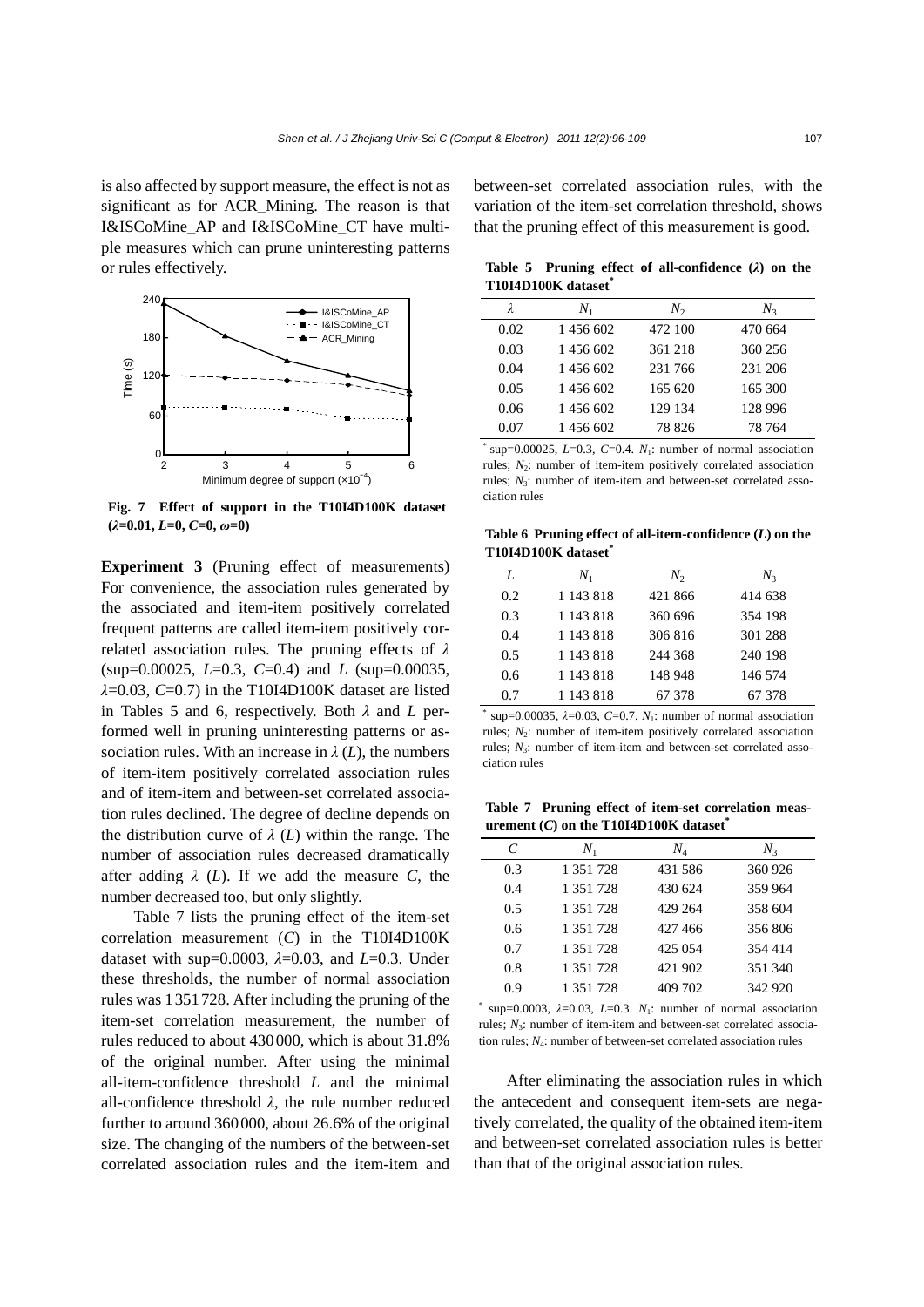**Experiment 4** (Test on a real-life retailing dataset) We applied the item-item and between-set correlated association rules to a real-life retailing dataset called Retail (Xiong *et al*., 2006). Retail is a market-basket dataset obtained from a large mail-order company and was provided by Dr. Xiong with Rutgers University, USA.

We set sup=0.0001, *λ*=0.5, *L*=0.9, and *C*=0.9 to mine the Retail dataset, and obtained a group of item-item and between-set correlated association rules. Take one of the rules as an example:

{Adidas tights}⇒{Adidas fleece Jacket} {sup=0.0001, *λ*=0.75, *L*=0.999, *C*=0.999}.

Although the support of this rule was low, it had a high all-confidence degree, all-item-confidence degree, and item-set correlation degree. Therefore, this rule can be applied not only to the symmetrical applications of the antecedent and consequent item-sets, but also to unsymmetrical applications, such as a cross-selling strategy; this will achieve a better effect than a normal association rule.

### **6 Conclusions**

Because the association rules mining methods based on frequent patterns or correlated frequent patterns cannot completely eliminate suspicious cross-support patterns, spurious association rules containing negatively correlated items, or spurious association rules in which the antecedent and consequent item-sets are negatively correlated, in this paper, we propose a new method to mine the item-item and between-set correlated association rules.

The all-item-confidence measure means that if the correlation degree of any two items in the pattern is not less than the minimal threshold for all-itemconfidence, this pattern can be regarded as an interesting pattern. It has many good properties such as appropriate boundary and anti-monotone property. We choose all-item-confidence as the correlation measurement of the pattern to eliminate spurious association rules that contain negatively correlated items. The all-confidence measure is chosen as the association measurement to filter suspicious crosssupport patterns, and the item-set correlation measurement is used to eliminate spurious association rules in which the antecedent and consequent itemsets are negatively correlated. Thus, the item-item and between-set correlated association rules can be obtained. We propose two mining algorithms, I&ISCoMine\_AP and I&ISCoMine\_CT, and tested their performance and the pruning effect of the item-set correlation measurement. Experimental results showed that the proposed method is effective and valid.

The application of item-item and between-set correlated association rules focuses mainly on marketing strategies, such as shelf and inventory arrangement and cross-selling. The applicability of this kind of association rule should be studied in other application domains.

#### **Acknowledgements**

We would like to thank the anonymous reviewers for valuable comments and useful suggestions, and Dr. Hui XIONG for providing us with the Retail dataset.

#### **References**

- Agrawal, R., Imielinski, T., Swami, A., 1993. Mining association rules between sets of items in large databases. *ACM SIGMOD Rec.*, **22**(2):207-216. [doi:10.1145/170035.170 072]
- Alvarez, S.A., 2003. Chi-Squared Computation for Association Rules: Preliminary Results. Technical Report No. BC-CS-2003-01, Computer Science Department, Boston College, MA.
- Brin, S., Motwani, R., Silverstein, C., 1997. Beyond market baskets: generalizing association rules to correlations. *ACM SIGMOD Rec.*, **26**(2):256-276. [doi:10.1145/253 260.253327]
- Hahsler, M., Hornik, K., 2007. New probabilistic interest measures for association rules. *Intell. Data Anal.*, **11**(5): 437-455.
- Han, J., Pei, J., Yin, Y., Mao, R., 2004. Mining frequent patterns without candidate generation: a frequent-pattern tree approach. *Data Min. Knowl. Disc.*, **8**(1):53-87. [doi:10. 1023/B:DAMI.0000005258.31418.83]
- IBM Almaden Research Center, 2009. Quest Synthetic Data Generation Code. Available from http://www.almaden. ibm.com/cs/projects/iis/hdb/Projects/data\_mining/dataset s/syndata.html [Accessed on Jan. 21, 2009].
- Kenett, R.S., Salini, S., 2008a. Relative linkage disequilibrium: a new measure for association rules. *LNCS*, **5077**:189-199. [doi:10.1007/978-3-540-70720-2\_15]